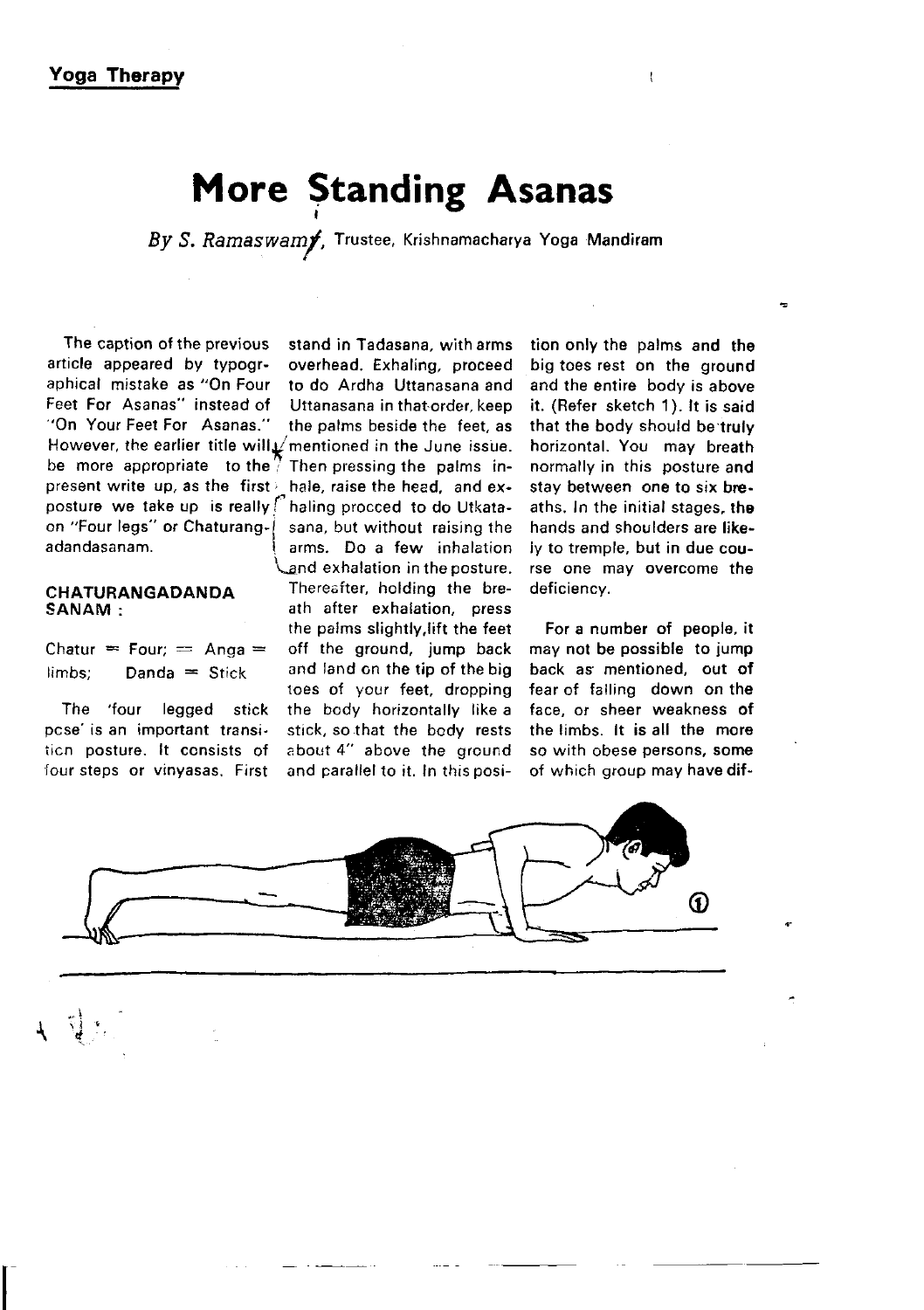iculty in preventing tho belly touching the ground and yet keep the back straight. For the beginners, theretore, rather than iumping back, it may be better to proceed from Utkatasana step by step. First just raise both the heels. and then push one leg back and then the other. This is a preparatory posture for strengthening the forearms and shoulders and improve their  $\mathcal{L}$  one.  $\mathcal{H}$ ,  $A \in \mathcal{O}$  with ')

#### URDHVAMUKHA SWANASANAM

Urdhuvamukha - Upward Face Swanasana — Dog posture,

This asana gets the name as it resembles a dog stretching up on its forelegs. Assume first Chaturangadandasana as mentioned earlier. Then stretch the ankles and rest on the upper side of the toes. Then inhaling, press the palms and stretch the upper body and raise it up, butkeeping the legs and thighs parallel to the ground. This can be achieved the stretching the feet, legs, knees and thi-

I

ahs and pushing the pelvis forward so that the navel is between the hands. The recommended Drishti (gazing) is the tip of the nose. Stay in this posture for a few breaths upto 6 breaths. Refer to sketch (2). This helps to correct the postural defect of desk working people who tend to crouch. Then exhaling one may return to Chaturangadandasana.

### **ADHOMUKHA** SWANASANAM

Adhomukha - downward face Swanasanam - dog pose

The, first vinyasas are as in Urdhvamukhaswanasanam. Then pressing the palms and exhaling, push, the hip back and up, as far as possible. In the final posture, the feet (inculuding the heels) are fully on the ground. Then breathe normally a few times. It is easier in the posture to work on the lower abdomen and stomach. After exhalation therefore, draw the rectum and also the lower adbdomen and hold tor a few seconds

(upto 5 seconds). This may be repeated after 'every exhalation. Also stretch the back of the neck and lock the chin against breastbone (Jalandharabandha). Ono may stay in the posture for up to 6 breaths in the beginning. This is a very good posture to help relieve flatulence, indigestion and other minor digestive disorders. The two swanasanas act as counterposes to each other.

From Adhomukha swanasana, one shculd return to Tadasana by retracing the steps. First from Adhomukhaswanasana, pressing the palms, after exhalation hold the breath and by slightly flexing the knees, jump forward (the arms still on the gr'ound please) and land, so

@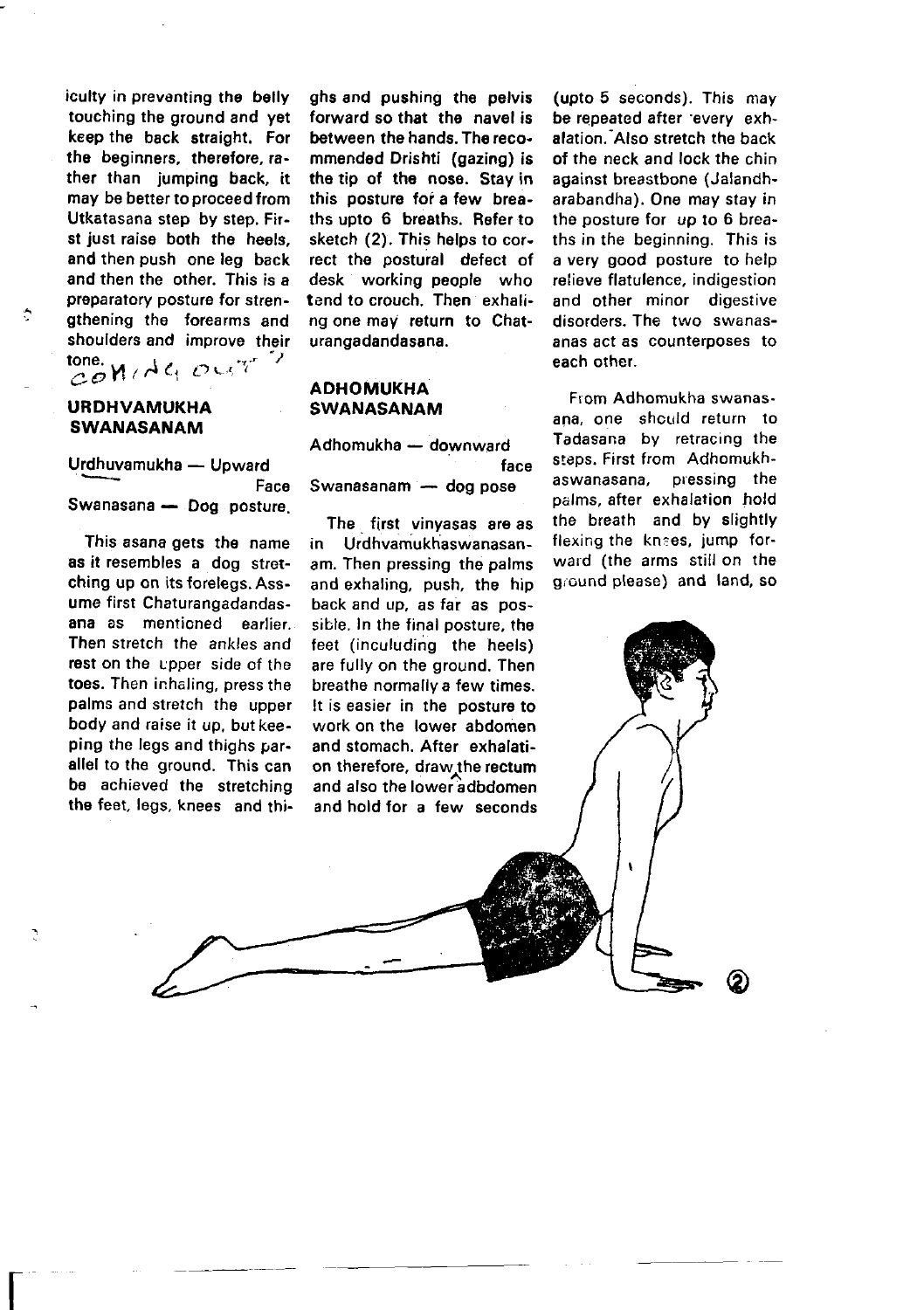that tho feet are between the palms. This will be Utkatasana. Do a few normal breaths and then bend the head and keeping the forehead on the knees, inhale, press the palms and teet and raise the hip up to Uttanasana. Then aftet a couple of breaths, inhale raise arms and straighten up to Tadasana sthithi.

For those who are unable to come to Utakatasanam from Adhomukhaswanasanam by jumping, the easier merhod of returning bY bringing in one foot after the other may be adopted. And again, if it is not possible to go to Uttanasana from Utkatasanam, (these are explained in the June issue) one may raise the arms in Utkatasana (Refer sketch 2 June lssue) and then return to Tadasana stithi.

One may have observed 10. Samasthithi.

dogs doing these two exercises beautifully and seem to reatly enjoy the stretching. One should relax with the help of long, deliberate exhalation (Rechaka) and do these postures,

Actually the following extended group of asanas in the order given forms the well known Suryanamaskaram.

- 1. Samasthithi or Tadasana
- 2. Ardha Uttanasanam
- 3. Uttanasanam
- 4. Utkatasanam
- 5. Chaturangadandasanam ?
- sanam 6. Urdhvamukhaswana-

7. Adho Mukha svanasanam

- 8. Utkatasanam
- 9. Uttanasanam

One may repoat the whols group 3 to 6 times, with the correct breathing mentioned and staying in each step for a few breaths.

#### PARSVOTTANASANAM

Parsva - side Uttana - stretching

Start with Tadasana, as usual. Inhale and holding the breath, jump and spread the legs by about  $3\frac{1}{2}$ , landing gently on the feet. Then hold<br>the left wrist by the right  $\overline{1}$  foot outward by about 60 $^{\circ}$ ,

eathe normally a couple of times and then exhaling, press the feet and keeping the knees straight, stretch the back and also the neck and bend forward, until the forehead touches the right knee. . and also the upper body. Br.

F. e.